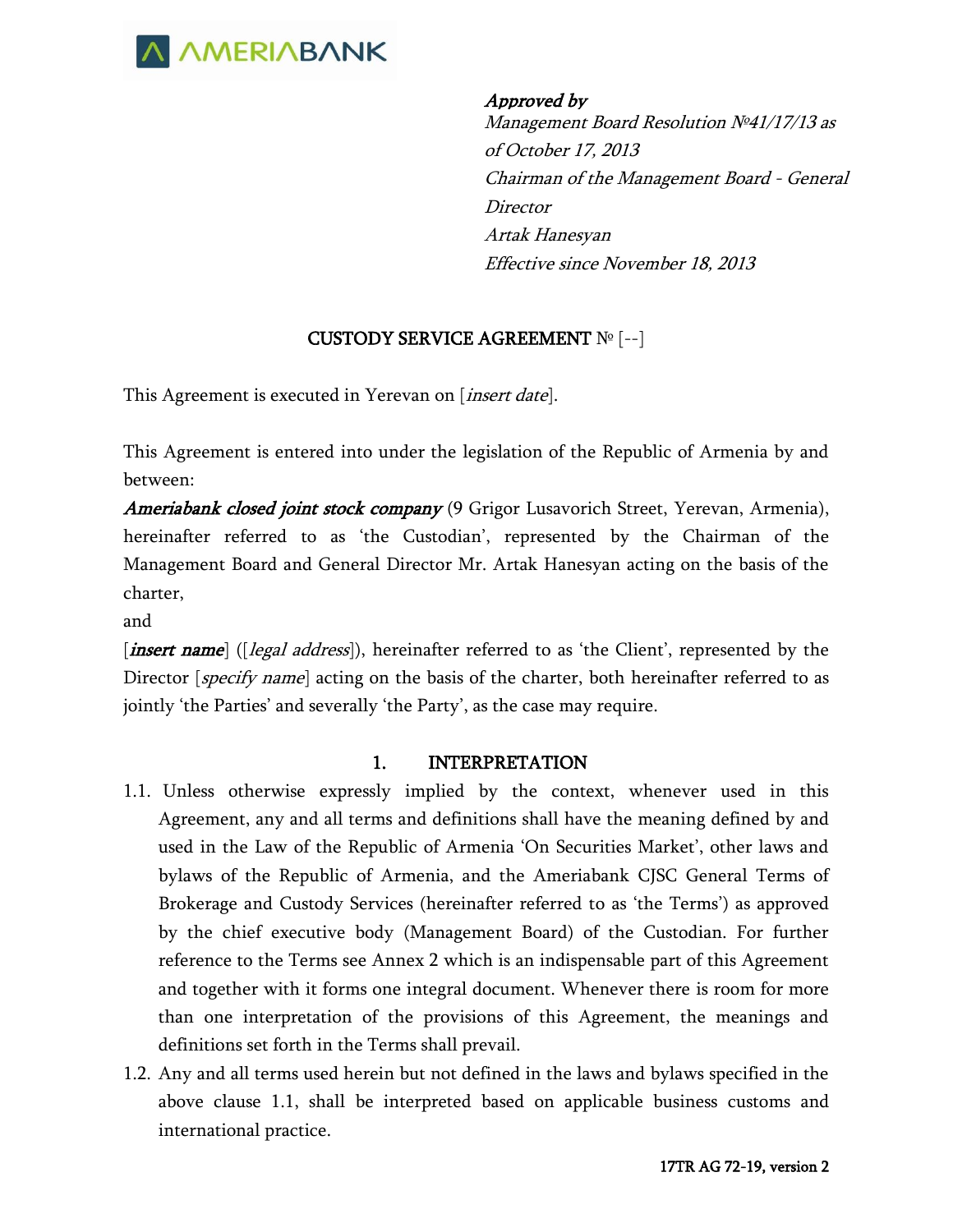

- 1.3. Any citation from or reference to any document (including this Agreement) shall mean citation from or reference to the valid and effective version of such document as amended and modified, unless otherwise expressly implied by such citation or reference.
- 1.4. Any and all references to clauses shall mean references to the clauses of this Agreement without its annexes or schedules, unless otherwise expressly implied.
- 1.5. Any and all reference to any person or party shall mean also from time to time reference to the representatives, substitutes or successors of such person or party.
- 1.6. The captions and headings used herein are for convenience of reference only and shall not control or affect in any way the meaning, construction, or interpretation of any of the clauses herein.
- 1.7. Any and all annexes and schedules hereto (Annexes and Schedules) are indispensable parts of this Agreement and together with the Agreement form one integral and complete document regardless of whether or not they are cited or referred to throughout the text of this Agreement. 'This Agreement' shall mean also any and all Annexes and Schedules, unless otherwise explicitly defined or implied by the context.

#### 2. SUBJECT OF THE AGREEMENT

- 2.1. Subject to the terms and conditions of this Agreement the Custodian agrees to provide to the Client the services specified in the below clause 2.2 and the Client agrees to compensate the Custodian for the provided services in accordance with Annex 1 hereto.
- 2.2. Securities custody services:
	- 1) Opening and managing depo (securities) accounts, keeping records of transactions, including dates and essential terms
	- 2) Providing services related to filing and registration of the Client's proprietary rights to securities
	- 3) Acting as the securities nominee before the Central Depositary and other custodians
	- 4) Organizing exchange of information and documents between the issuers or custodians and the Client subject to applicable law
	- 5) Performing other functions related to filing, registration, transfer or termination, etc., of proprietary and any other securities-related rights, which shall be subject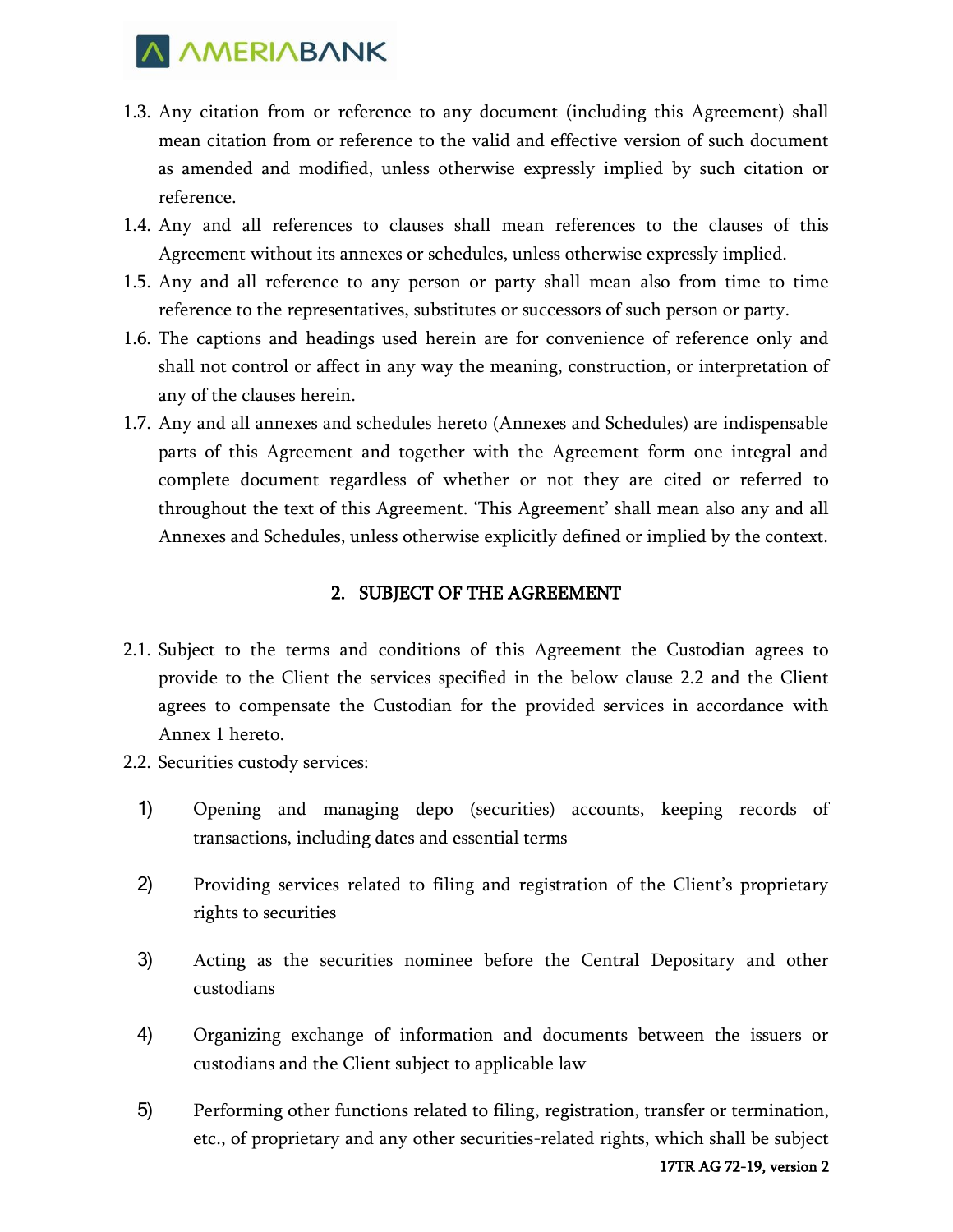to additional agreements or covenants executed by and between the Custodian and the Client. Any and all such additional agreements or covenants shall be indispensable parts of this Agreement and together with it form one integral document.

- 2.3. The Client shall provide to the Custodian adequate compensation for any and all services rendered by the Custodian. The compensation shall be subject to the rates and fees defined in Annex 1. Whenever the stated rates and fees are changed the Custodian shall make respective amendments or modifications to Annex 1 and give notice to the Client subject to the terms and conditions defined herein. Any and all amounts payable shall be charged to the Client's bank accounts with the Custodian at the end of each banking day without prior notice to the extent of compensation due for the operations performed during that day.
- 2.4. Subject to the terms and conditions of this Agreement, the custody services shall be rendered to the Client under
- 2.4.1. Brokerage operations  $\Box$
- 2.4.2. Trust management operations  $\square$
- 2.4.3. Irrespective of the services specified in the above clauses 2.4.1 and 2.4.2  $\blacksquare$
- 2.5. Any and all custody relations between the Parties which are related to brokerage services shall be regulated by Annex 2. Annex 2 shall be binding upon the Parties if they execute a Brokerage Services Agreement and shall remain effective throughout the validity period of such agreement.
- 2.6. Any and all custody relations between the Parties which are related to trust management shall be regulated by Annex 3. Annex 3 shall be binding upon the Parties if they execute a Trust Management Agreement and shall remain effective throughout the validity period of such agreement.
- 2.7. Any and all other custody relations between the Parties which are not directly related to any particular service shall be regulated by Annex 4.
- 2.8. Any and all relations between the Parties arising out of or in connection with the custody of the Client's securities but not related to the service of the Client's nominee account, shall be regulated by Annex 5 forming part of this Agreement.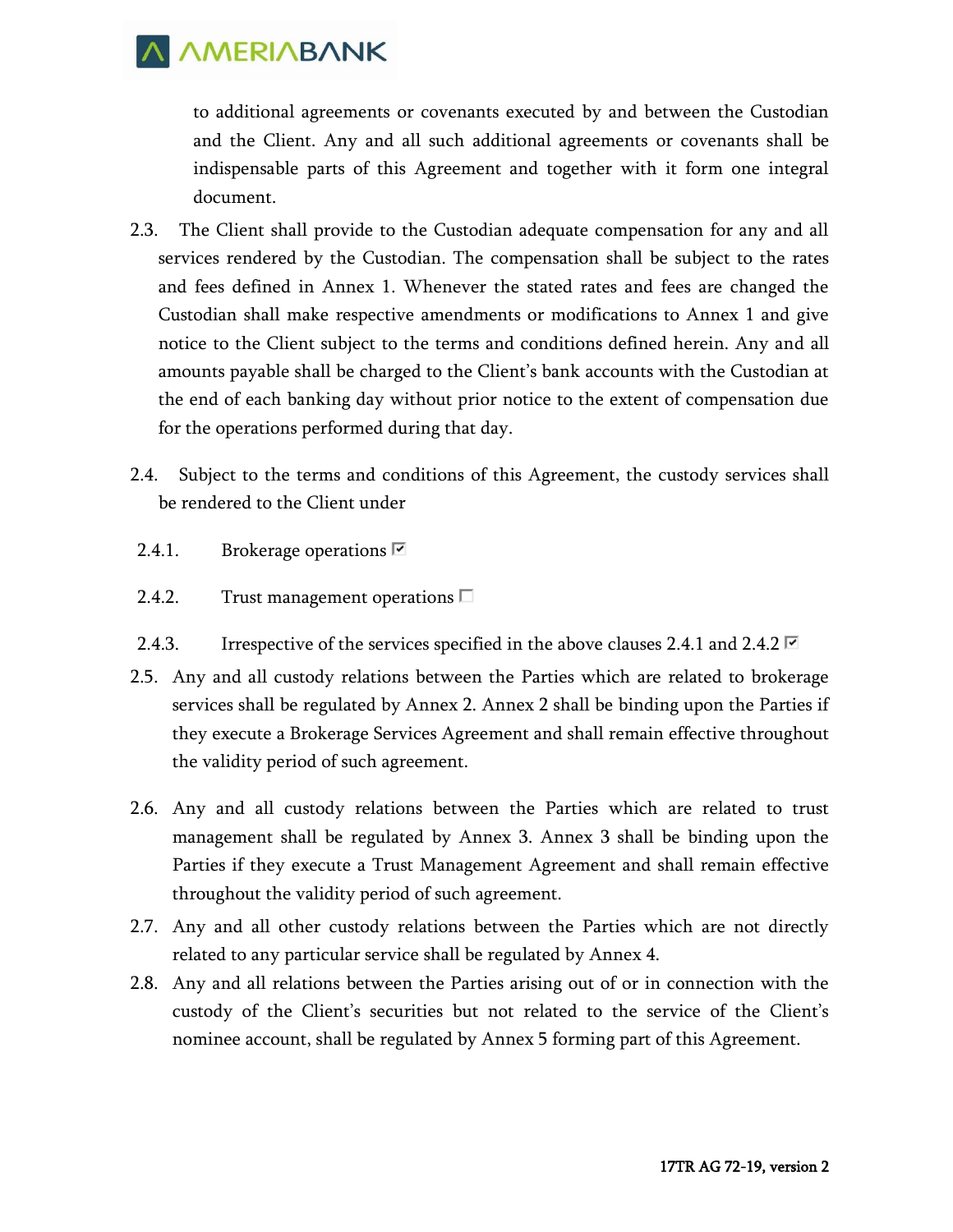

#### 3. TERMS AND CONDITIONS

- 3.1. Any and all operations related to account opening and management under point 1, clause 2.2 shall be regulated by the Annexes to this Agreement.
- 3.2. The services under point 2, clause 2.2 shall be performed by opening and managing the account(s) specified in point 1 of the same clause (hereinafter referred to as 'Depo Accounts' or 'Accounts').
- 3.3. The services under point 2 of clause 2.2 shall be rendered by means of filing and registration of (i) the Client's right of ownership to the securities as well as (ii) any restrictions or encumbrances of such right, if possible technical, infrastructure or legal wise.
- 3.4. The Client fully understands that the Account is not a primary depository for the securities thereon and the Custodian does not keep their ownership register. The Custodian acts as the nominee of the securities on the Account before other custodians of the same securities subject to the terms and conditions of agreements and covenants executed with such custodians. On nominee accounts, the securities owned by the Client are joined with the securities owned by other clients of the Custodian or other custodians without identification of their proper owner. The securities owned by the Client are identified as such solely on the Depo Accounts with the Custodian. In case of foreign securities the custodians servicing the nominee accounts of the Custodian also can act as nominees of the same securities before other custodians with whom they have nominee accounts. Thus in case of foreign securities custody services are global multi-level nominee system-based, where the securities at each level are identified solely in the name of the party which is the direct client of the custodian (e.g. in the name of another custodian for custodians on different levels or in the name of the Client for the Custodian).
- 3.5. Hereby the Client acknowledges that there are some operations through the Accounts which cannot be performed due to the specifics of the global multi-level nominee system, e.g. security interest filing orders or blocking orders for foreign securities may be declined due to specifics of respective order management systems or absence of relevant institutional, organizational, technical or legal framework.
- 3.6. To ensure proper fulfillment of the operations specified in points 2 and 4 of the above clause 2.2, the Custodian shall act as the Client's nominee before other custodians.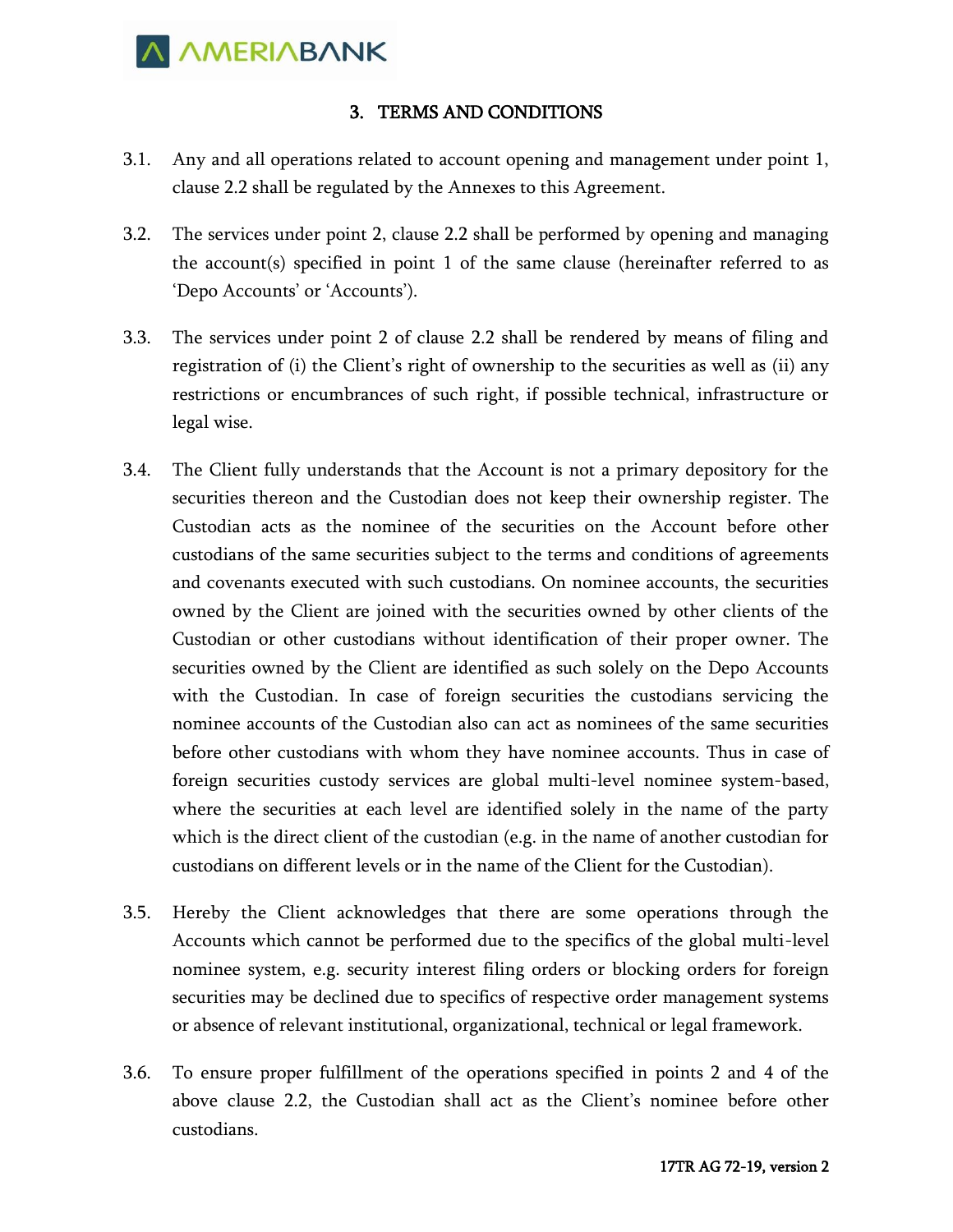

- 3.7. The Custodian shall render the service specified in point 4 of the above clause 2.2 by means of the system specified in the above clause 3.4. The documents and information provided by the issuer shall be furnished to the Client within 2 business days of receipt. The documents and information provided by the Client shall be furnished to the issuer through the system specified in the above clause 3.4 provided that adequate organizational, technical, institutional and legal frameworks are in place.
- 3.8. All specific terms and conditions of the services listed in the above clause 2.2 are defined in the Annexes and Schedules.
- 3.9. The services, including transactions through the Client's accounts, shall be rejected if the balance available on the Client's accounts with the Custodian is insufficient to cover the amounts payable for the service.
- 3.10. Every month the Custodian shall provide to the Client an account statement on the balance and status of the securities on the Account. Account statements are also available upon written request of the Client subject to the fees and rates defined in Annex 1.

## 4. RIGHTS AND OBLIGATIONS OF THE PARTIES

- 4.1. The Client shall properly pay any and all amounts due and owed to the Custodian for the services in accordance with the terms and conditions of this Agreement and the fees and rates defined in Annex 1.
- 4.2. The Custodian shall render the services specified in the above clause 2.2 in good faith and in businesslike manner in compliance with the imperative rules applicable to its fiduciary obligations under the legislation of the Republic of Armenia.
- 4.3. The Parties agree to cooperate in good faith and in businesslike manner to ensure proper execution, delivery and performance of this Agreement.
- 4.4. The Client shall promptly give notice to the Custodian on any change in the documents and information provided to the Custodian. In such cases the respective amended or modified document or information should be submitted to the Custodian within 5 business days of execution of such changes.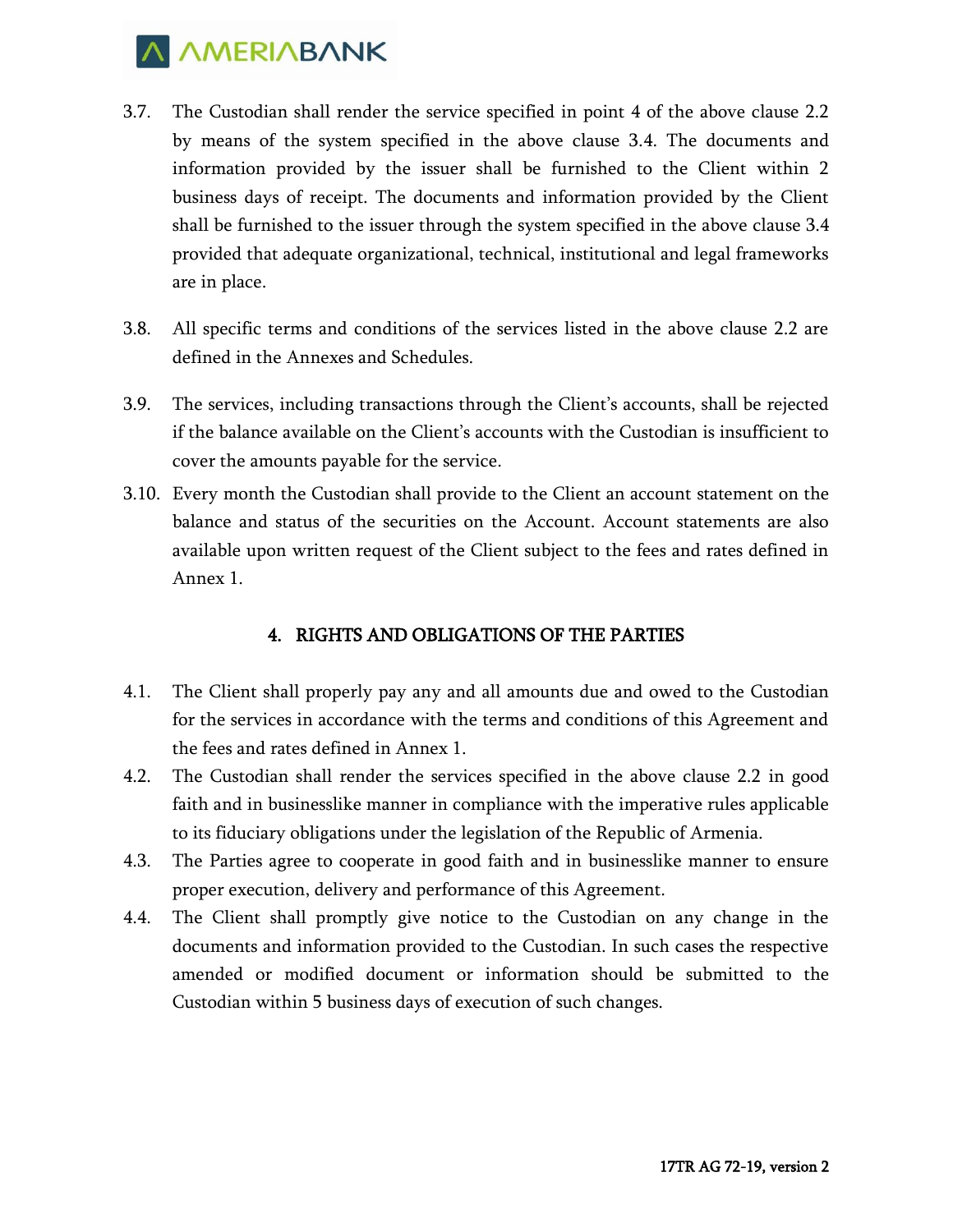

#### 5. REPRESENTATIONS AND WARRANTIES

- 5.1. The Client represents and warrants that:
	- 1) The Client is an entity organized and validly existing under the laws of its country and has all legal powers and competences required to execute, deliver and perform this Agreement.
	- 2) The authorized signatories of this Agreement are properly empowered to sign it on behalf of the Client pursuant to applicable legislation and internal bylaws (if applicable) of the Client and create legally binding and enforceable liabilities for the Client.
	- 3) The Client has carefully read and understood all rates, fees, declarations and representations, disclaimers, terms and conditions annexed hereto. The Client has no questions or objections, whatsoever, with regard to such rates, fees, declarations and representations, disclaimers, terms and conditions.
	- 4) The Client agrees that any and all amounts payable to the Custodian for the services shall be charged to the Client's accounts with the Custodian and other accounts of the Client without further notice.
	- 5) [other representations and warranties, as required]
- 5.2. The Custodian represents and warrants that:
	- 1) The Custodian is a legal entity organized and validly existing under the legislation of its country and has all legal powers and competences required to execute, deliver and perform this Agreement.
	- 2) The Custodian has all licenses and permits required for provision of custody services.
	- 3) The authorized signatories of this Agreement are properly empowered to sign it on behalf of the Custodian and create legally binding and enforceable liabilities for the Custodian.

## 6. CONTACTS

- 6.1. Any and all correspondence, including but not limited to letters and notices, documents and information, between the Parties under this Agreement shall be deemed properly delivered if sent to the following addresses.
	- 1) If to the Custodian: 9 Grigor Lusavorich Street, 0015 , Yerevan, Armenia, email: brokerage@ameriabank.am, tel.: + 374 10 51 31 70, + 374 10 56 11 11 (ext. 1732)
	- 2) If to the Client: [*insert address, email, phone, fax*]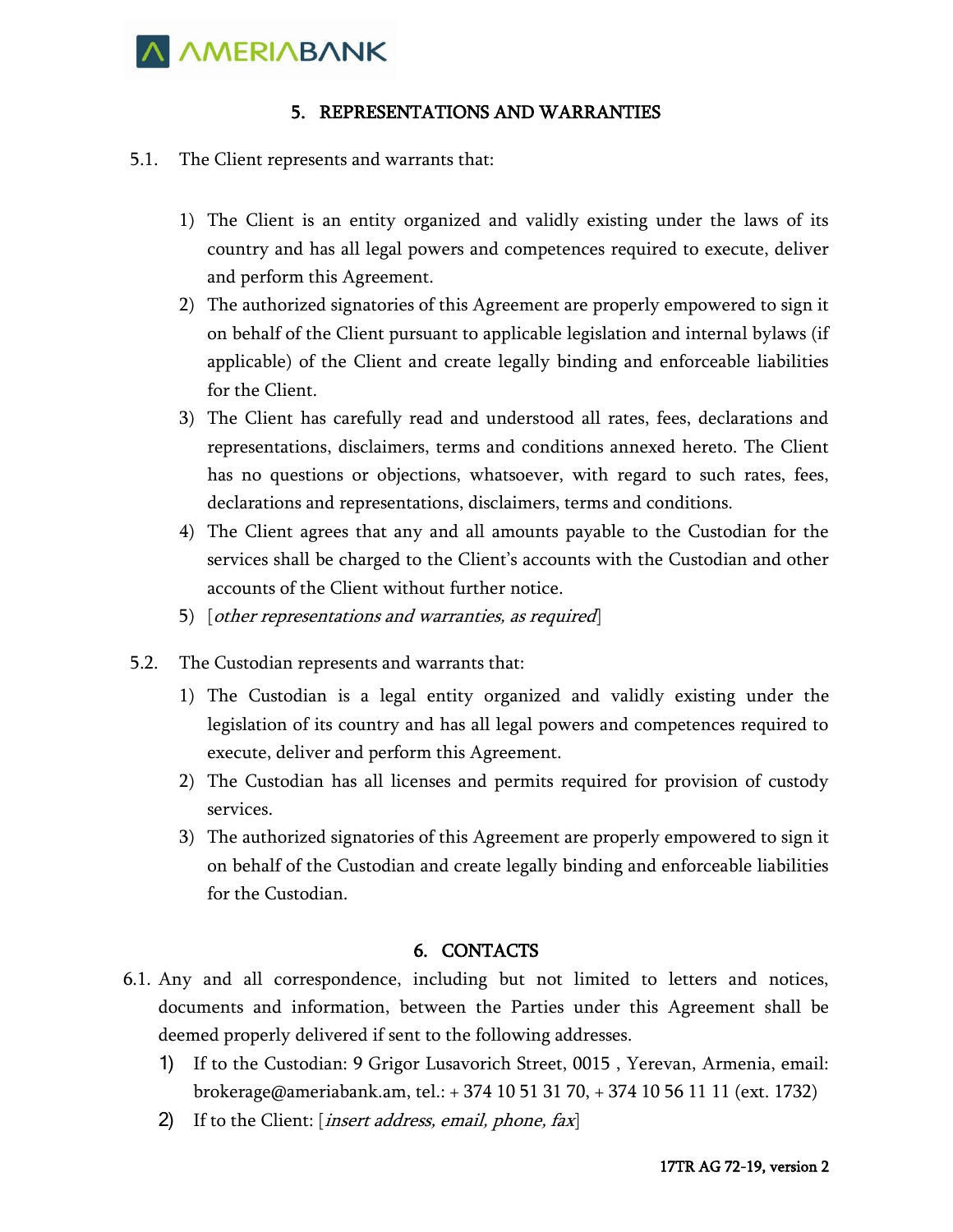

- 6.2. The Parties agree that any and all correspondence delivered at the addresses specified in the above clause 6.1 shall be deemed properly sent and delivered by dependable communication channels. In terms of this clause a 'dependable channel of communication' means any communication channel specified in the Terms.
- 6.3. The authorized and responsible contact person(s) for relations with the Custodian on behalf of the Client under this Agreement is (are) [*specify*]. The Client shall within 2 days after execution of this Agreement provide to the Custodian the personal data (passport) of the stated person(s), including specimen signature certified by the signatures and seal of the executive body of the Client (if the Client is a legal entity) or notary (if the client is an individual). In the event of change of the authorized contact person the Client shall provide the personal data of the new authorized person, otherwise the Custodian shall not recognize such new authorized person.
- 6.4. Clause 6.3 is not applicable if the Client is an individual and himself or herself responsible for relations with the Custodian.
- 6.5. In the event of pending change of contact persons or appointment of new contact persons or changes in other requisites the respective Party shall give email notice to the other Party at least one day in advance.

#### 7. SETTLEMENT OF DISPUTES. LITIGATION

7.1. Any and all disagreements and disputes arising out of or in connection with this Agreement shall be settled amicably through negotiations between the Parties. If the Parties do not reach agreement within 10 days, the disagreements and disputes shall be referred to the courts of the Republic of Armenia in accordance with the legislation of the Republic of Armenia.

## 8. LIABILITY

- 8.1. The obligations of the Parties under this Agreement are the legally enforceable liability of the Parties. In case of failure in performance or default by any of the Parties the other Party shall be entitled to adequate indemnity and compensation.
- 8.2. The Parties confirm that the representations and warranties set forth in the above chapter 5 are true and accurate and each Party undertakes to indemnify any and all losses the other Party may incur if the stated representations and warranties are found to be untruthful or inaccurate. Neither Party shall be liable for failure or default in performance, if such failure or default was caused by untruthfulness or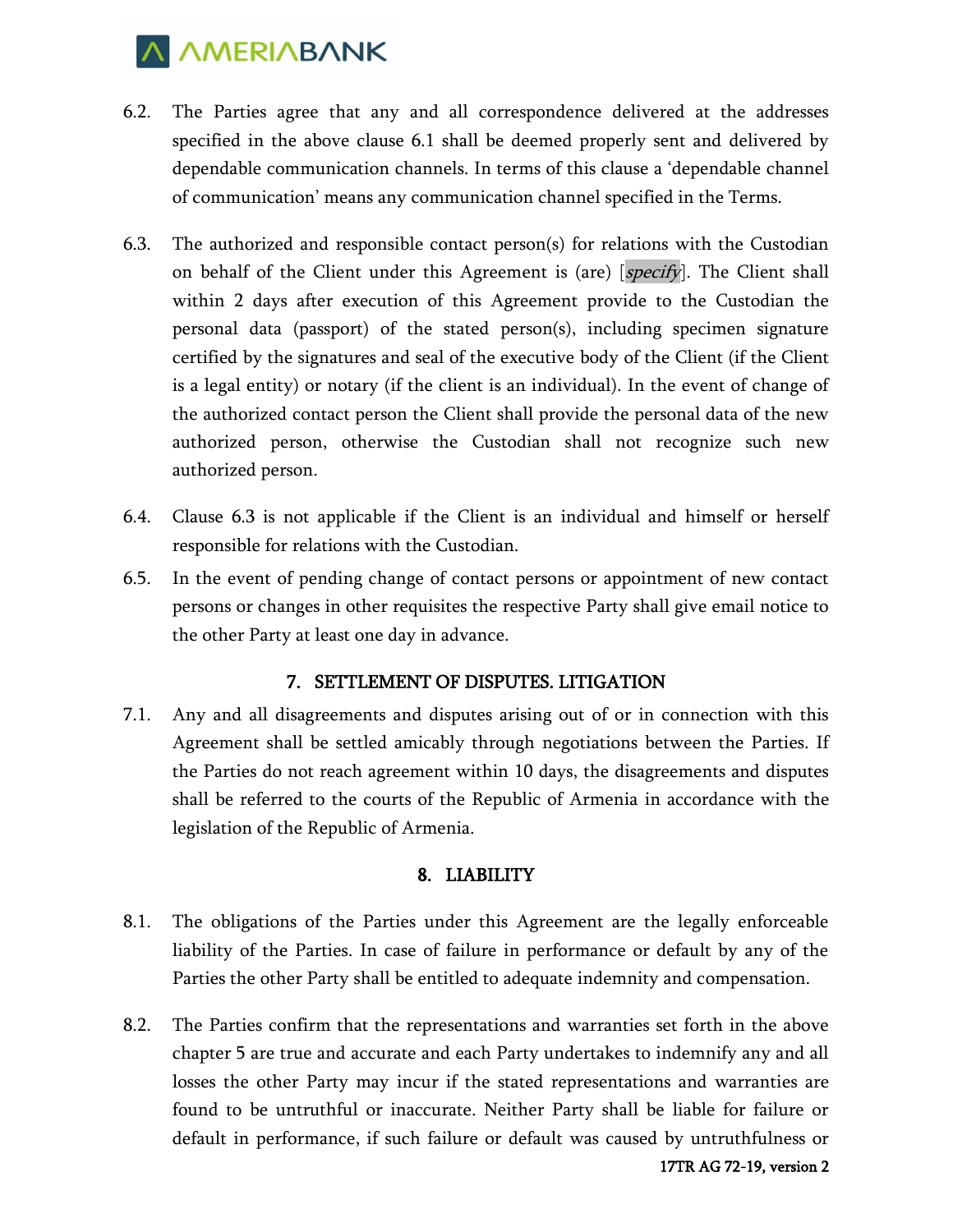

inaccuracy of the representations or warranties of the other Party under chapter 5. Either Party shall indemnify any and all losses incurred by third parties if such losses were caused, among other things, by untruthfulness or inaccuracy of the representations and warranties under chapter 5.

- 8.3. The Custodian shall not be liable for losses caused to the Client by insolvency or bankruptcy of third parties, including entities servicing nominee accounts or entities acting as nominees for the clients of the Custodian (including the Client), or by failure or default in performance, including performance of securities transfer orders, on the part of such third parties, if the Custodian did not and could not be aware that such conditions were pending or inevitable. Without prejudice to the foregoing, the Custodian shall to the best of its ability and resources exercise proper care and reasonable judgment in selecting partner custodians to ensure proper protection of the Client's interests.
- 8.4. The Client shall indemnify any and all losses incurred by the Custodian as a result of execution of orders for provision of services under this Agreement, placed with the Custodian by third parties. The Client shall be released from liability only in case such orders initiated by third parties were based on unlawful actions on the part of the Custodian that were not properly authorized by the Client.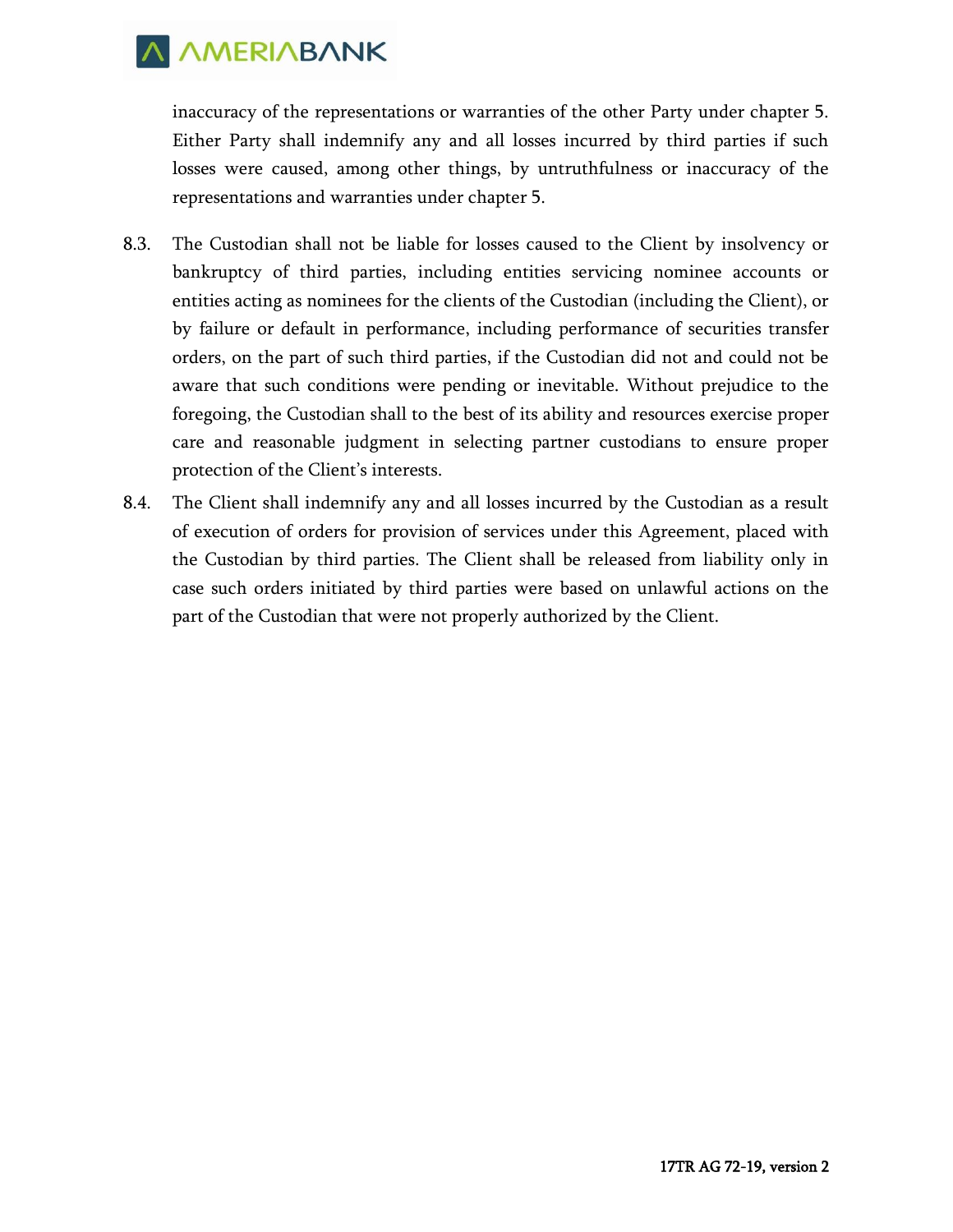

## 9. OTHER PROVISIONS

- 9.1. This Agreement shall become effective upon proper execution (signing) and continue in full force and effect for an indefinite term, until its expiry or termination pursuant to this Agreement or applicable law. In any case, the Agreement shall be valid until proper fulfillment of their obligations by the Parties. The validity and effectiveness of Annexes 2 and 3 are subject to the above clauses 2.4 and 2.5.
- 9.2. Either Party may terminate this Agreement by giving notice to the other Party at least 20 days in advance.
- 9.3. In the event of termination of this Agreement the Custodian shall return the securities and (or) funds owned by the Client by transferring them to the accounts indicated by the Client within the terms defined by applicable legal regulations.
- 9.4. If the Agreement is terminated by the Client, the latter shall indemnify the Custodian for any and all expenses incurred in connection with the operations under the above clause 9.3, required for proper termination of the Agreement.
- 9.5. This Agreement is executed in 2 legally equal counterparts, one for each Party.
- 9.6. Any and all amendments or modifications to this Agreement shall be valid if executed through a written instrument by mutual consent of both Parties, except the amendments and modifications to Annex 1, which are due by the Custodian at its own discretion. Such one-side amendments and modifications shall enter into effect 21 days after the Client is advised of them in writing.

## 10. ADDRESSES, BANK REQUISITES AND SIGNATURES OF THE PARTIES

| <b>CUSTODIAN</b>                           | CLIENT |
|--------------------------------------------|--------|
| Ameriabank CJSC                            |        |
| 9 Grigor Lusavorich Street, Yerevan, 0015, |        |
| Armenia                                    |        |
| Chairman of the Management Board and       |        |
| <b>General Director</b>                    |        |
| Artak Hanesyan                             |        |
| Seal                                       |        |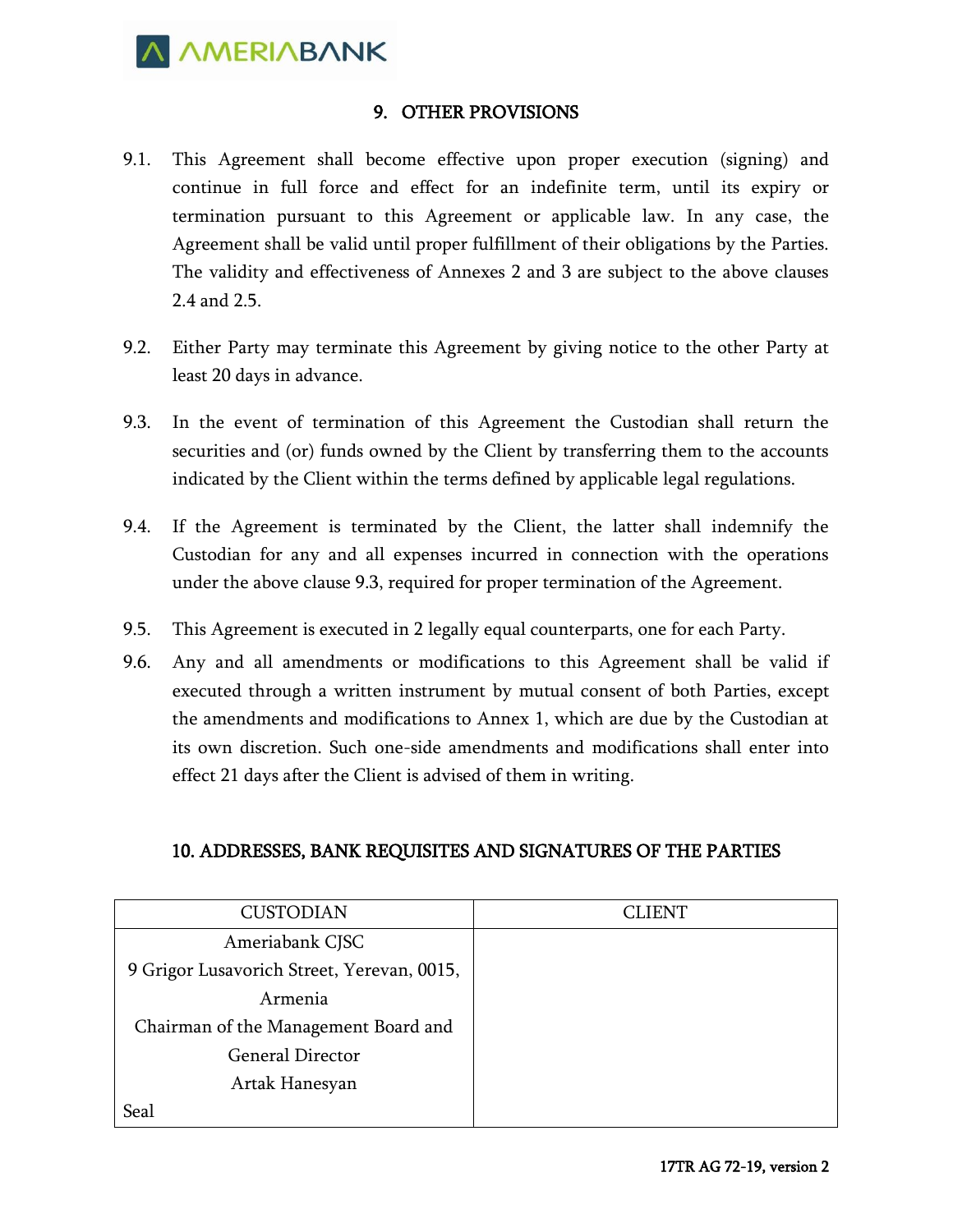

#### Annex 2

to the Custody Service Agreement OVERVIEW OF CUSTODY SERVICES RENDERED BY AMERIABANK CJSC (BROKER) AS PART OF BROKERAGE SERVICE

- 1.1. In order to manage the Client's securities intended for or obtained during brokerage operations the Custodian shall open a securities account for the Client, hereinafter in this Annex referred to as 'the Account'. The Account details shall be sent to the Client by email within 2 days following execution of this Agreement. The Account shall be opened based on this Annex, the Agreement and the Brokerage Services Agreement executed by and between the Parties. Execution of this Agreement and the Brokerage Services Agreement shall be interpreted as the Client's instruction for opening the Account.
- 1.2. Any operation by the Account (such as crediting or debiting of securities) shall be authorized based on securities trading orders placed with the Custodian pursuant to the Brokerage Services Agreement between the Custodian and the Client.
- 1.3. Securities from other accounts of the Client may also be credited to the Account.
- 1.4. The Parties hereby agree that any brokerage services order under the Brokerage Services Agreement shall be interpreted as an order to execute relevant custody operations by the Account and no further instruction on the part of the Client shall be required.
- 1.5. Any and all details of brokerage-related custody services subject to this Annex shall be regulated by the GENERAL TERMS OF BROKERAGE SERVICES RENDERED BY AMERIABANK CJSC (BROKER) which are an indispensable part of the Brokerage Services Agreement executed by and between the Parties on [*insert date*] and this Agreement.

Annex 3

to the Custody Service Agreement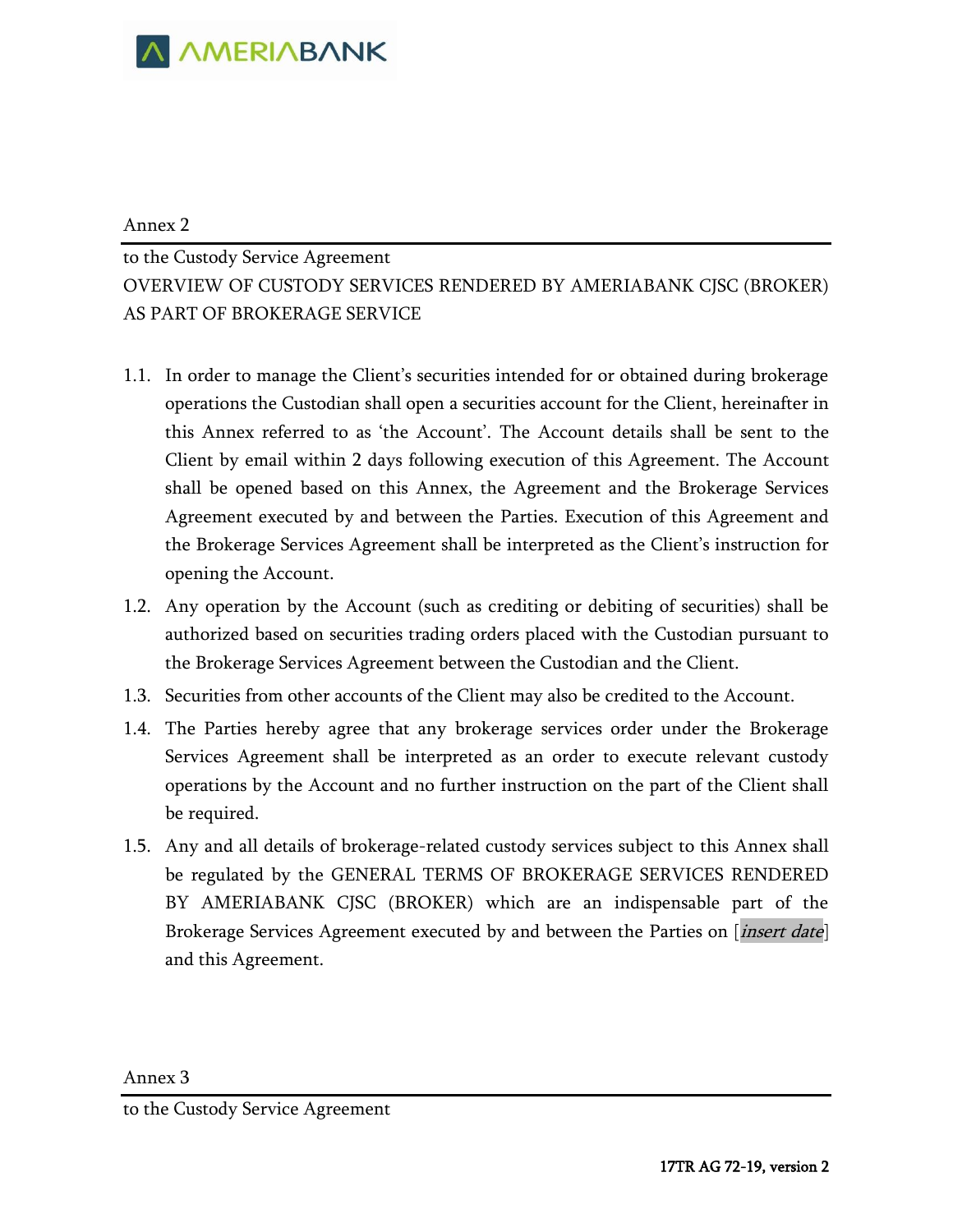OVERVIEW OF CUSTODY SERVICES RENDERED BY AMERIABANK CJSC (CUSTODIAN) AS PART OF TRUST MANAGEMENT SERVICES

- 1.1. In order to manage the securities intended for or obtained during trust management operations the Custodian shall open the following securities account for the Client: [*insert*], hereinafter in this Annex referred to as 'the Account'. The Account shall be opened based on this Annex, the Agreement and the Securities Trust Management Services Agreement executed by and between the Parties. Execution of this Agreement shall be interpreted as the Client's instruction for opening the Account.
- 1.2. Any credit or debit operation by the Account shall be authorized based on trading transactions or orders for execution of such transactions placed by the Custodian with financial agents for the benefit of the Client under the Trust Management Services Agreement.
- 1.3. Any credit or debit transaction by the Account, other than those specified in the above clause 1.2, shall be subject to the Trust Management Services Agreement.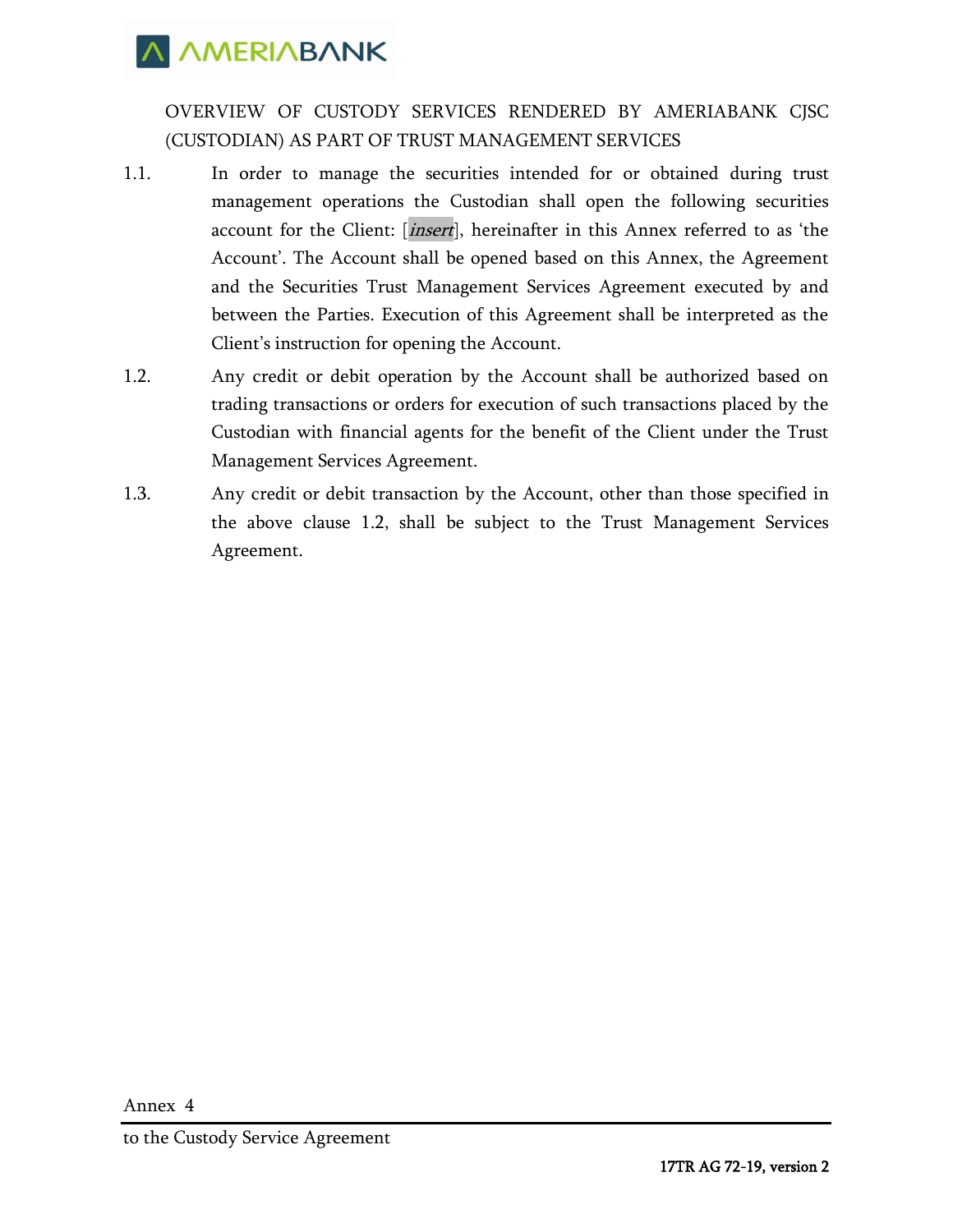OVERVIEW OF PURELY CUSTODY SERVICES RENDERED BY AMERIABANK CJSC (CUSTODIAN)

- 1.1. This Annex regulates any and all custody operations not related to either brokerage or trust management services.
- 1.2. In order to manage the securities irrespective of brokerage and trust management services the Custodian shall open the following securities account for the Client: [*insert*], hereinafter in this Annex referred to as 'the Account'. The Account shall be opened based on this Annex and the Agreement. Execution of this Agreement shall be interpreted as the Client's instruction for opening the Account.
- 1.3.
- 1.4. Any transfer and depositing of securities to the Account shall be made pursuant to the Instruction on Opening, Maintenance and Closing of Securities Account and Other Custodian Operations (8OD IN 72-19) based on the Client's order (8OD FO 72-19-01).
- 1.5. Pledging or blocking and release (unblocking) of securities on the Account shall be made pursuant to the Instruction on Opening, Maintenance and Closing of Securities Account and Other Custodian Operations (8OD IN 72-19) based on the Client's order drawn and signed in form substantially similar to forms 8OD FO 72- 19-02 and 8OD FO 72-19-03.
- 1.6. The operations listed in the above clauses 1.4-1.6 shall be performed within 2 business days following filing of the orders with the Custodian.
- 1.7. Custodian operations with the Government T-bills and T-bonds shall be executed by the Bank pursuant to the legal acts of the Central Bank of Armenia regulating custody of Government bonds, and internal bylaws and regulations of the Custodian.
- 1.8. Any order submitted by non-authorized persons or entities as well as any order that does not meet the template as well as any order that misses the information required by the template will not be considered.

Annex 5 To the Custody Service Agreement

OVERVIEW OF PURELY CUSTODY SERVICES RENDERED BY AMERIABANK CJSC (CUSTODIAN) (for the nominees)